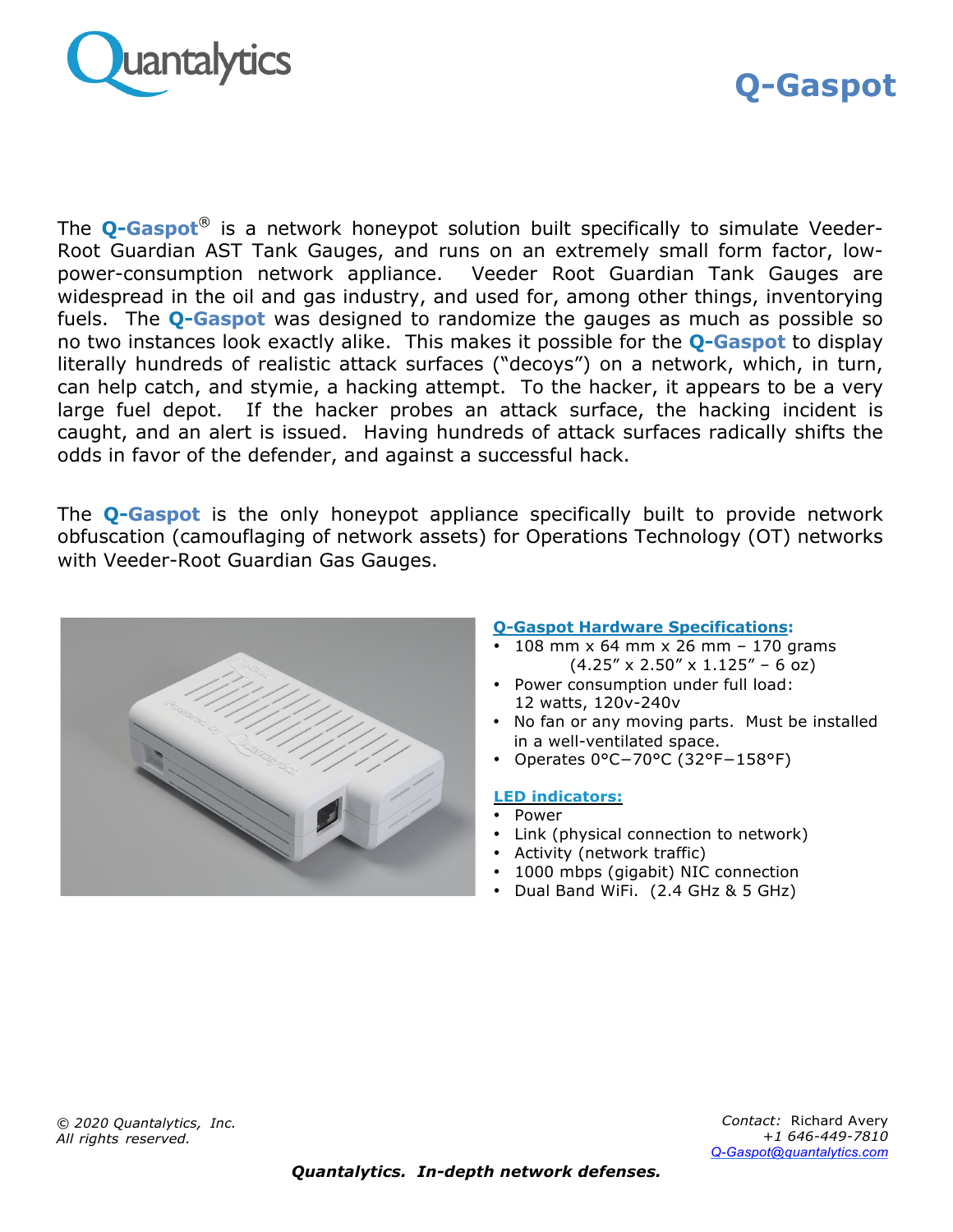



The **Q-Gaspot** includes:

- **Gaspot – Gaspot** is the only open source, enterprise-class, honeypot solution specifically designed to emulate Veeder-Root Guardian Gas Gauges. Gaspot randomizes its gauge emulations, so that to an attacker, there appear to be literally hundreds of targets.
- **ntop-ng ntop-ng** ("**ntop next generation**") is the latest iteration of ntop, which is used to probe all network traffic. Some of its features include showing realtime network traffic and hosts; create long term reports for network throughput, application and application protocols; monitor and report live throughput, network and application latencies, RTT, and full TCP stats; discover application protocols (e.g. Facebook, BitTorrent, etc.) by leveraging nDPI (ntop Deep Packet Inspection); characterize HTTP traffic using characterization services provided by Google and HPPT Blacklist; provide geolocation mapping of hosts; sort all network traffic via criteria including IP address, port, L7 protocol, throughput, Autonomous Systems (ASs); analyze IP traffic and sort by source and destination; IPv6 support; full Layer 2 support, including ARP stats; and an alerts engine to capture anomalous and suspicious hosts.
- **ModSecurity® – ModSecurity®** ("**ModSec**") is the leading open source Web Application Firewall (WAF) for cross-scripting attack protection. We have hardened the **Q-Gaspot**'s built-in Apache web server to prevent conceivable attacks.
- **ClamAV® – ClamAV®** is the leading open source anti-virus software package.
- **Tiny Honeypot (THP) - THP** fools attackers by making it appear that the attack is working, while meanwhile logging the attack info. **THP** wastes an attacker's time, and creates an opportunity to detect the network intrusion by offering to the attacker what appears to be thousands of services.
- **Webmin – Webmin** is the leading open source Web GUI package for server configuration and maintenance. **Webmin** also allows for the linkage of multiple **Q-Gaspot** appliances for simplified administration.